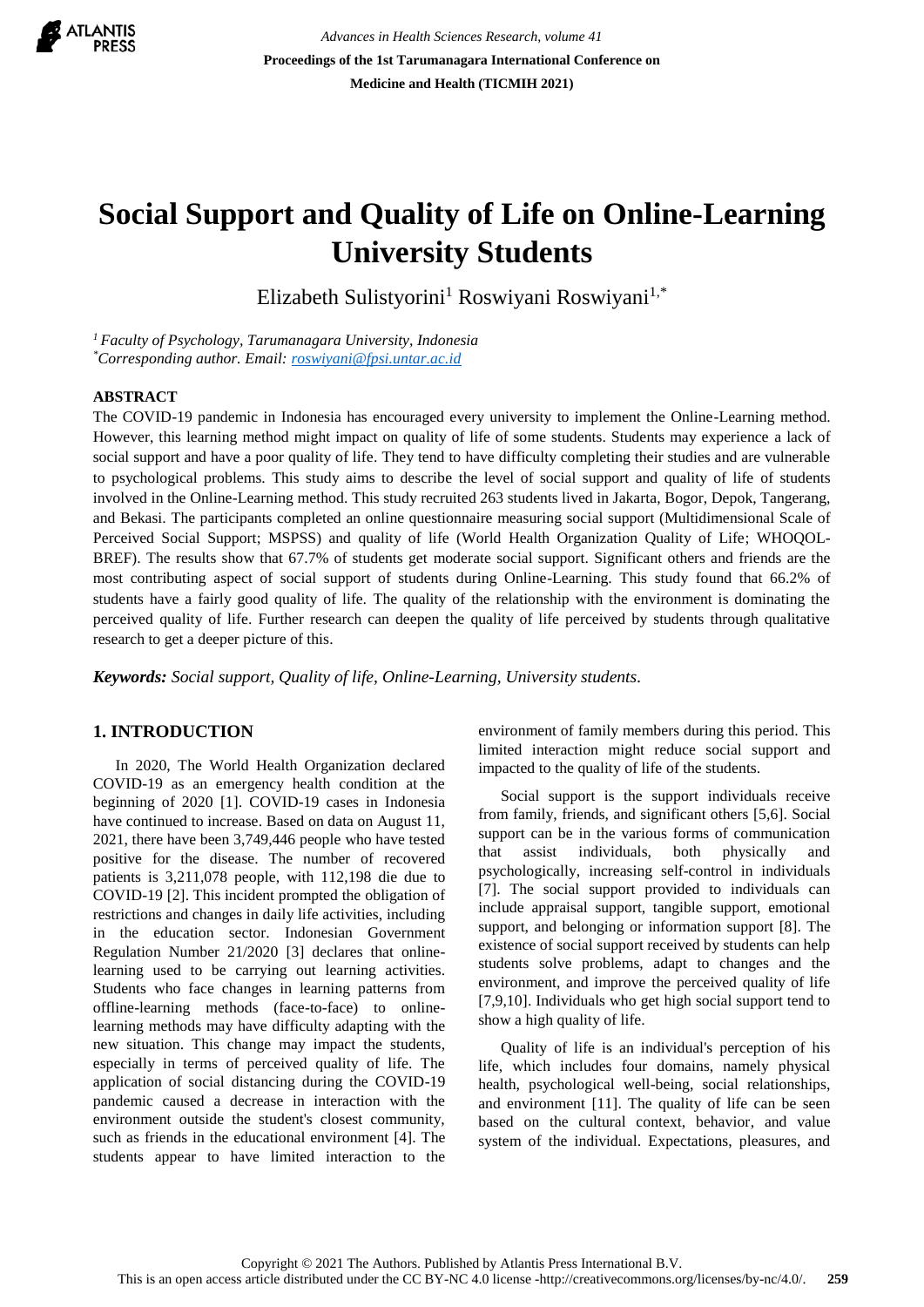judgments that individuals have about their position in life also underlie the quality of life [12]. The quality of life of students can affect students' abilities in living their lives, including in academic life. Individuals who have a high quality of life tend to show symptoms of milder psychological problems than students who have a low quality of life [13,14]. However, pressure or stress related to academics, symptoms of depression, smoking behavior, and anxiety could influence student's quality of life [13,14,15,16].

Based on the explanation of social support and quality of life, it can be seen that both of them are several factors that can affect the ability of students to deal with academic life and prevent the emergence of disturbances in the psychological condition of students. Thus, this study aims to describe the level of social support and quality of life for students who undergo the online-learning method. The results of this study are expected to be a reference for further research related to social support and quality of life for students who undergo the online-learning method.

## **2. METHODS**

### *2.1 Participants*

Participants in this study were students, man and woman, aged from 17 to 25 years. Participants in this study will be selected based on several criteria, which are undergraduate students, involve in the onlinelearning method, live in Jakarta, Bogor, Depok, Tangerang, or Bekasi areas, participants did not receive a clinical diagnosis from professionals, and willing to participate in the study. There were 370 participants were recruited. However, only 263 participants were met the criteria. Participants consisted of 84.4% women with an average age was 20.05 years; 71.9% of them were Muslim and 49.8% were Javanese. Most of the participants is in the second year of their education (25.1%) and live in Jakarta (31.9%).

## *2.2 Study Design and Procedures*

This is a quantitative non-experimental study with purposive sampling method. Participants were recruited online using social media platform. Participants were asked to fill out a questionnaire via Google Forms. Data processing was carried out using the SPSS Program 24 version. The statistical analysis of this study was divided into three parts, which are testing the internal consistency and reliability, analysing the descriptive of demographic data, and comparing the mean of data using independent sample t-test.

#### *2.3 Measures*

Measurement of social support was carried out using The Multidimensional Scale of Perceived Social Support (MSPSS) questionnaire developed by Zimet et al. [5] and translated into Indonesian. This questionnaire covers three aspects of social support and consists of 12 items with 5-point scales. The scores obtained will be divided into three categories: low social support, moderate social support, and high social support. This questionnaire shows the reliability coefficient with α=0.835.

Meanwhile, the measurement of quality of life was using The World Health Organization Quality of Life brief version (WHOQOL-BREF), which was developed by WHO [17] and has been adapted into Indonesian by Mardiati et al. [18]. This measuring tool covers four domains and measures two facets of quality of life in general, namely overall quality of life and general health. This instrument consists of 26 questions arranged on a Likert scale. The scores obtained are divided into five categories: very poor, poor, fairly good, good, and very good. This questionnaire shows the reliability coefficient with  $\alpha = 0.870$ .

## **3. RESULTS AND DISCUSSION**

## *3.1 Social Support among Online-Learning University Students*

Most students received social support at a moderate level (178 participants or 67.7%). Forty-three students (16.3%) with low social support and 42 (16.0%) received high social support. Based on the data, social support from friends dominates the social support received by students in the online-learning method (35.3%) and 33.8% from significant others. This result shows that despite the limitation of interaction with the environment outside the family [4], friends are the most significant source of social support.

Based on gender characteristics, men received higher social support than women. This result is different from previous research, which revealed that women received higher social support than men [19]. Based on age, participants aged 20-21 years received more social support. Furthermore, it appears that participants who are Buddhists get higher social support compared to other religions.

**Table 1.** Social Support Categorization

| <b>Score</b>  | Category | <b>Total Participant</b> |
|---------------|----------|--------------------------|
| $<$ 29.8      | Low      | 43                       |
| $29.8 - 46.5$ | Moderate | 178                      |
| >46.5         | High     | 42                       |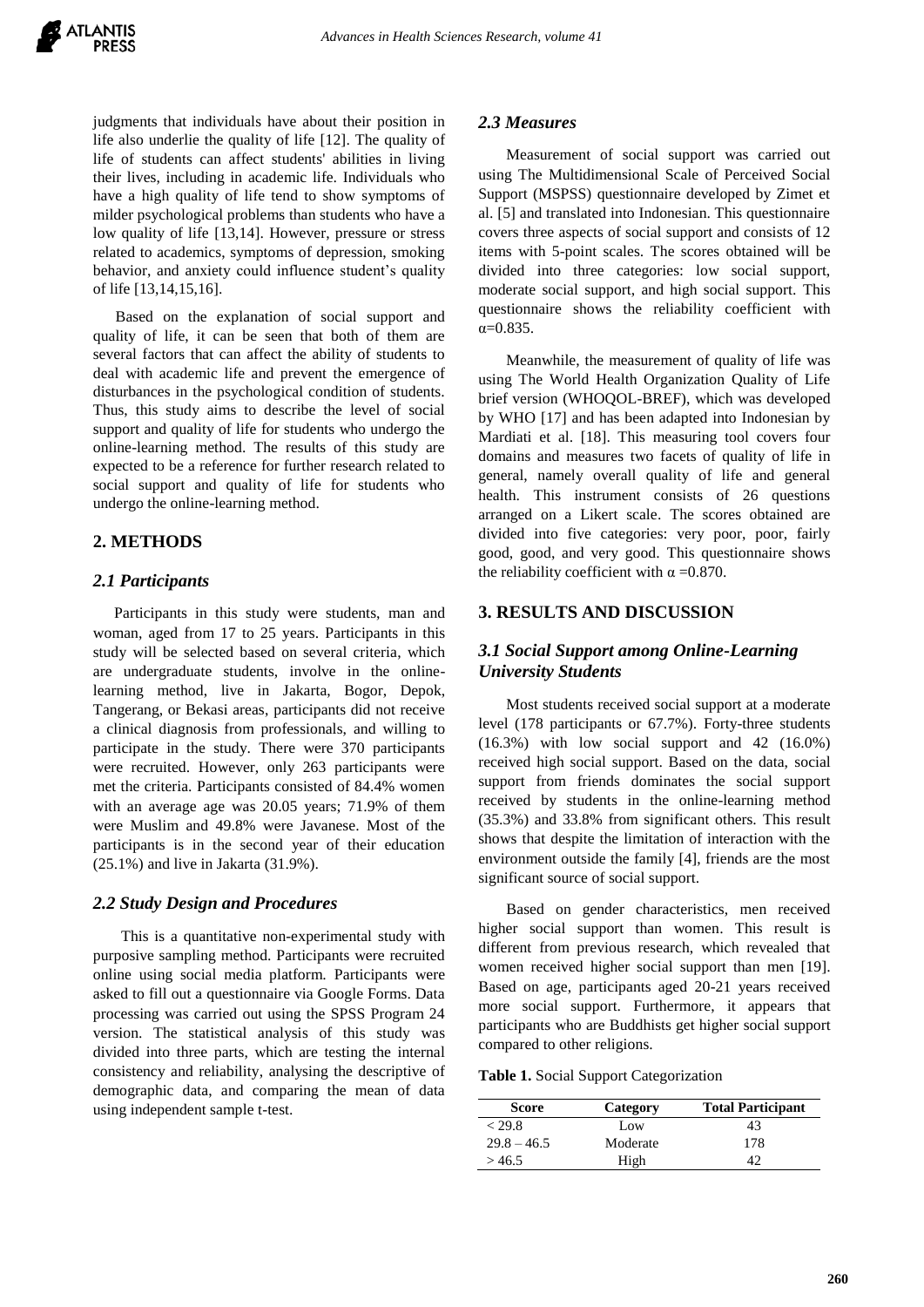

**Figure 1** Aspect of Social Support

Based on marital status, married participants received higher social support than unmarried participants. This result is in line with the research of Vaingankar et al. [20], which revealed that married status had a significant positive impact on an individual's perceived social support. Based on the participants' year of study, it appears that students who are undergoing lectures in the  $4<sup>th</sup>$  year get higher social support than other years. Moreover, participants who live in Bogor get higher social support than in other areas.

| Table 2. Social Support and Quality of Life Based on Demographic Data |  |  |
|-----------------------------------------------------------------------|--|--|
|-----------------------------------------------------------------------|--|--|

| Characteristic        | <b>Social Support</b> |          |                          | <b>Quality of Life</b> |             |                          |
|-----------------------|-----------------------|----------|--------------------------|------------------------|-------------|--------------------------|
|                       | <b>Score</b>          | Category | <b>Total Participant</b> | <b>Score</b>           | Category    | <b>Total Participant</b> |
| Gender                |                       |          |                          |                        |             |                          |
| Male                  | 39.80                 | Moderate | 41                       | 51.66                  | Fairly good | 41                       |
| Female                | 37.91                 | Moderate | 222                      | 49.61                  | Fairly good | 222                      |
| Age                   |                       |          |                          |                        |             |                          |
| $17 - 19$ years old   | 37.45                 | Moderate | 110                      | 49.17                  | Fairly good | 110                      |
| $20 - 21$ years old   | 39.61                 | Moderate | 106                      | 51.83                  | Fairly good | 106                      |
| $22 - 25$ years old   | 36.81                 | Moderate | 47                       | 47.43                  | Fairly good | 47                       |
| Religion              |                       |          |                          |                        |             |                          |
| Moslem                | 37.69                 | Moderate | 189                      | 49.63                  | Fairly good | 189                      |
| Christian             | 38.78                 | Moderate | 46                       | 50.16                  | Fairly good | 46                       |
| Catholic              | 41.45                 | Moderate | 20                       | 52.04                  | Fairly good | 20                       |
| Buddha                | 41.80                 | Moderate | 5                        | 55.45                  | Fairly good | 5                        |
| Confucianism          | 37.00                 | Moderate | 1                        | 40.75                  | Fairly good | $\mathbf{1}$             |
| Others                | 33.50                 | Moderate | $\overline{2}$           | 43.00                  | Fairly good | $\overline{c}$           |
| <b>Marital Status</b> |                       |          |                          |                        |             |                          |
| Not married yet       | 38.16                 | Moderate | 261                      | 49.84                  | Fairly good | 261                      |
| Married               | 44.50                 | Moderate | $\overline{2}$           | 62.50                  | Good        | 2                        |
| <b>Ethnicity</b>      |                       |          |                          |                        |             |                          |
| Javanese              | 38.06                 | Moderate | 131                      | 50.66                  | Fairly good | 131                      |
| Sundanese             | 36.63                 | Moderate | 43                       | 47.78                  | Fairly good | 43                       |
| Betawi                | 41.59                 | Moderate | 17                       | 52.20                  | Fairly good | 17                       |
| <b>Batak</b>          | 37.18                 | Moderate | 22                       | 48.97                  | Fairly good | 22                       |
| Chinese               | 40.45                 | Moderate | 29                       | 52.02                  | Fairly good | 29                       |
| Minahasan             | 47.60                 | High     | 5                        | 55.10                  | Fairly good | 5                        |
| Minang                | 34.83                 | Moderate | 12                       | 46.88                  | Fairly good | 12                       |
| Malay                 | 28.50                 | Moderate | $\overline{2}$           | 41.63                  | Fairly good | $\overline{2}$           |
| Others                | 38.50                 | Moderate | $\overline{2}$           | 46.25                  | Fairly good | $\overline{2}$           |
| <b>Years of Study</b> |                       |          |                          |                        |             |                          |
| 1                     | 38.27                 | Moderate | 56                       | 49.71                  | Fairly good | 56                       |
| $\mathfrak{2}$        | 36.98                 | Moderate | 66                       | 49.39                  | Fairly good | 66                       |
| 3                     | 38.13                 | Moderate | 63                       | 50.83                  | Fairly good | 63                       |
| $\overline{4}$        | 40.35                 | Moderate | 51                       | 51.51                  | Fairly good | 51                       |
| >4                    | 37.22                 | Moderate | 27                       | 46.65                  | Fairly good | 27                       |
| <b>Domicile</b>       |                       |          |                          |                        |             |                          |
| Jakarta               | 38.31                 | Moderate | 84                       | 50.45                  | Fairly good | 84                       |
| <b>Bogor</b>          | 39.78                 | Moderate | 36                       | 48.83                  | Fairly good | 36                       |
| Depok                 | 37.81                 | Moderate | 32                       | 50.37                  | Fairly good | 32                       |
| Tangerang             | 35.21                 | Moderate | 47                       | 47.02                  | Fairly good | 47                       |
| Bekasi                | 39.59                 | Moderate | 64                       | 51.79                  | Fairly good | 64                       |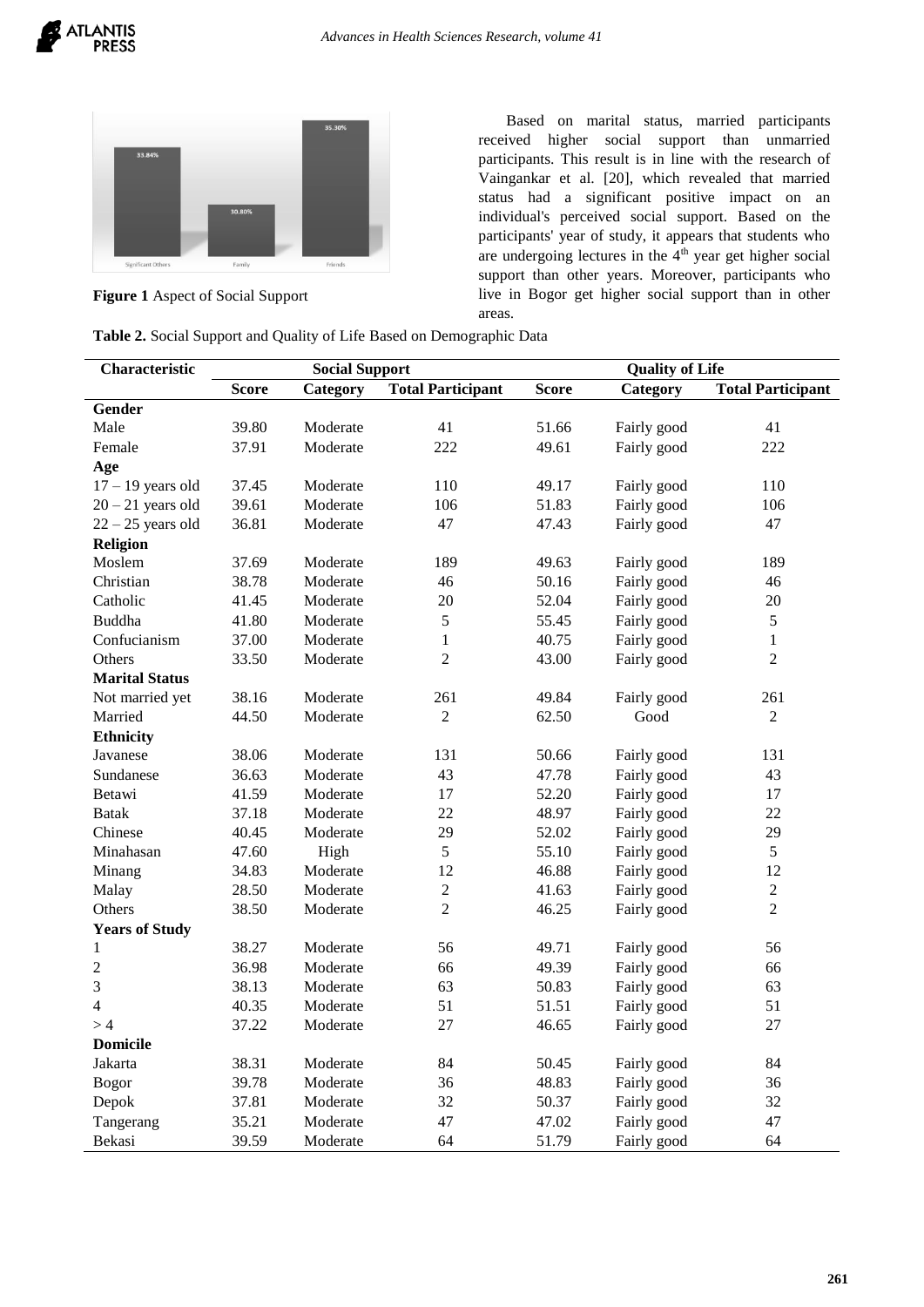

# *3.2 Quality of Life among Online-Learning University Students*

The study results indicate the level of quality of life of students. A total of 174 participants (66.2%) perceived a fairly good quality of life. Meanwhile, 19% of participants felt a poor quality of life, and another 14.8% felt a good quality of life. Mostly, the students have quality of life in the domain of environment (28.6%).

Based on gender characteristics, men had a higher quality of life than women. The research conducted by Kobayasi et al. [21] stated that female trainees showed the lower quality of life than men. Furthermore, participants aged 20 to 21 years showed a higher quality of life than other ages based on age characteristics.

Just like in social support, Buddhist participants and Minahasan participants showed a higher quality of life. Based on marital status, married participants received higher social support than unmarried participants. This result is in line with research conducted by Han et al. [22], which revealed that married status had a significant positive impact on the quality of life felt by individuals. In addition, participants who live in Bekasi show a higher quality of life than in other areas.

## **4. CONCLUSION AND SUGGESTION**

To conclude, the participants received a moderate amount of social support and felt the quality of life at a fairly good level in undergoing the online-learning method.

| <b>Score</b> | Category    | <b>Total Participant</b> |
|--------------|-------------|--------------------------|
| $0 - 20$     | Very poor   |                          |
| $21 - 40$    | Poor        | 50                       |
| $41 - 60$    | Fairly good | 174                      |
| $61 - 80$    | Good        | 39                       |
| $81 - 100$   | Very good   |                          |

**Table 3.** Quality of Life Categorization



**Figure 2** Domain of Quality of Life

Students who have the characteristics of being a man, aged 20 to 21 years, Buddhist, married, from a Minahasan background, are in their 4th year of academic, or live in Bogor or Bekasi tend to report higher levels of social support and quality of life. In addition, students felt that they get more social support from friends than from other. Furthermore, students felt their quality of life is in the domain of the environment.

Up until now, there is still little research conducted on students who undergo online-learning methods, which is an advantage of this research. Furthermore, only a few studies explore the quality of life and social support for students, especially those who undergo the online-learning method. Therefore, this study can contribute to the field of social psychology theory, especially to understand social support and quality of life of students.

Suggestion for future research is to examine related topics, focusing on qualitative design to get a bigger picture of student's quality of life who undergo online learning using in-depth interviews.

# **AUTHORS' CONTRIBUTION**

ES carried out the studies, did literature search, designed the study, wrote the manuscript, did data collecting and data analysis. RR critically reviewed the manuscript. All authors contributed to manuscript's revisions. All authors approved the final version of the manuscript for the publication.

# **ACKNOWLEDGMENT**

Gratitude to all participants and colleagues who are willing to help disseminate, inform, and support research and data collection. We would also like to thank the Faculty of Psychology of Tarumanagara University for their support in conducting the research.

### **REFERENCES**

- [1] D. Cucinotta, M. Vanelli. WHO Declares COVID-19 a Pandemic. Acta Biomedica del'Ateneo Parmense [Internet], 2020, Volume 91:1, 157-160. Doi: https://doi.org/10.23750/abm.v91i1.9397. Available from: Acta Biomedica.
- [2] Gugus Tugas COVID-19, "COVID-19," Indonesia, 2021. Accessed on: Aug., 12, 2021. [Online]. Available: www.covid19.go.id/
- [3] Presiden Republik Indonesia, "Peraturan Pemerintah Republik Indonesia Nomor 21 Tahun 2020 tentang Pembatasan Sosial Berskala Besar dalam Rangka Percepatan Penanganan Corona Virus Disease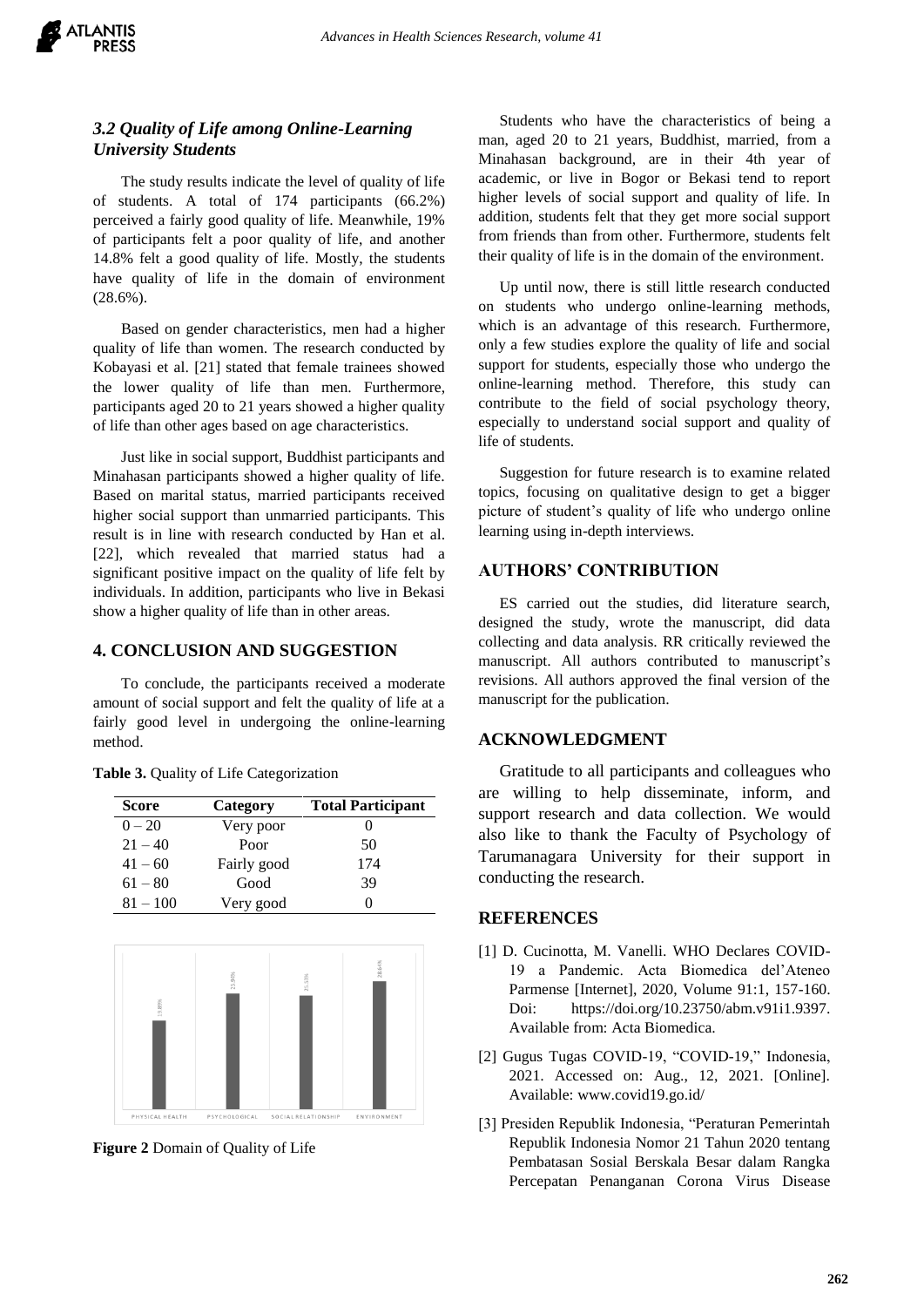2019 (COVID-19)", 2020. Accessed on: Aug., 12, 2021. Available: https://peraturan.bpk.go.id/Home/Details/135059/p p -no-21-tahun-2020

- [4] T. Elmer, K. Mepham, C. Stadtfeld. Students Under Lockdown: Comparisons of Students' Social Networks and Mental Health Before and During The COVID-19 Crisis in Switzerland. PLoS ONE [Internet], 2020, Volume 15:7, e0236337. Doi: https://doi/org/10.1371/journal.pone.0236337. Available from: PLoS ONE.
- [5] G. D. Zimet, N. W. Dahlem, S. G. Zimet, G. K. Farley. The Multidimensional Scale of Perceived Social Support. Journal of Personality Assessment [Internet], 1988, Volume 53:1, 30-41. Doi: https://doi.org/10.1207/s15327752jpa5201\_2. Available from: Taylor & Francis Online.
- [6] K. Hardan-Khalil, A. M. Mayo. Psychometric Properties of The Multidimensional Scale of Perceived Social Support. Clinical Nurse Specialist [Internet], 2015, Volume 29:5, 258-261. Doi: https://doi.org/10.1097/NUR.0000000000000148. Available from: National Library of Medicine.
- [7] C. G. Ng, T. Gazibara, T. Pekmezovic, D. K. Tepavcevic, G. Maric, A. Popovic, et.al. Tobacco Smoking and Health-Related Quality of Life among Students: Mediating Effects of Depression. PLoS ONE [Internet], 2020, Volume 15:1, e0227042. Doi: https://doi.org/10.1371/journal.pone.0227042. Available from: PLoS ONE.
- [8] S. Cohen, L. G. Underwood, B. H. Gothleb. Social Support Measurement and Intervention: A Guide for Health and Social Scientist. Oxford University Press, Oxford, 2000.
- [9] K. H. Park, D. H. Kim, S. K. Kim, Y. H. Yi, J. H. Jeong, J. Chae, et.al. The Relationships Between Empathy, Stress and Social Support among Medical Students. International Journal of Medical Education [Internet], 2015, Volume 6, 103-108. Doi: https://doi.org/10.5116/ijme.55e6.0d44. Available from: US National Library of Medicine.
- [10] D. H. Romero, S. A. Riggs, C. Ruggero. Coping, Family Social Support, and Psychological Symptoms among Student Veterans. Journal of Counseling Psychology [Internet], 2015, Volume 62:2, 242-252. Doi: https://doi.org/10.1037/cou0000061. Available from: National Library of Medicine.
- [11] World Health Organization. The World Health Organization: Quality of life (WHOQOL-BREF). World Health Organization, Switzerland, 2004.
- [12] S.J. Lopez, C. R. Snyder. Positive Psychological Assessment: A Handbook of Model and Measures. American Psychological Association, Washington D.C., 2004.
- [13] E.J. Seo, J. A. Ahn, L. L. Hayman, C. J. Kim. The Association Between Perceived Stress and Quality of Life in University Students: The Parallel Mediating Role of Depressive Symptoms and Health-Promoting Behaviors. Asian Nursing Research [Internet], 2018, Volume 12, 190-196. Doi: https://doi.org/10.1016/j.anr.2018.08.001. Available from: National Library of Medicine.
- [14] P. E. Jenkins, I. Ducker, R. Gooding, M. James, E. Rutter-Eley. Anxiety and Depression in A Sample of UK College Students: A Study of Prevalence, Comorbidity, and Quality of Life. Journal of American College Health [Internet], 2020, Volume 1:1, 1 -7. Doi: https://doi.org/10.1080/07448481.2019.1709474. Available from: National Library of Medicine.
- [15] Í. J. S. Ribeiro, R. Pereira, I. V. Freire, B. G. de Oliveira, C. A. Casotti, E. N. Boery. Stress and Quality of Life among University Students: A Systematic Literature Review. Health Professions Education [Internet], 2017, Volume 4:2, 70-77. Doi: https://doi.org/10.1016/j.hpe.2017.03.002. Available from: ScienceDirect.
- [16] M. Milic, T. Gazibara, T. Pekmezovic, D. K. Tepavcevic, G. Maric, A. Popovic, et.al. Tobacco Smoking and Health-Related Quality of Life among Students: Mediating Effects of Depression. PLoS ONE [Internet], 2020, Volume 15:1, e0227042. Doi: https://doi.org/10.1371/journal.pone.0227042. Available from: PLoS ONE.
- [17] World Health Organization. WHOQOL-BREF Introduction, Administration, Scoring, and Generic Version of The Assessment: Field Trial Version December 1996. World Health Organization, Geneva, 1996.
- [18] R. Mardiati, S. Joewana, H. Kurniadi, Isfandari, R. Sarasvita. The World Health Organization Quality of Life (WHOQOL) -BREF: Indonesian Version. World Health Organization, Geneva, 20014.
- [19] M. Kneavel. Relationship Between Gender, Stress, and Quality of Social Support. Psychological Reports [Internet], 2020, Volume 12:4, 1481-1501. Doi: https://doi.org/10.1177/0033294120939844. Available from: SAGE Journals.
- [20] J. A. Vaingankar, E. Abdin, S. A. Chong, S. Shafie, R. Sambasivam, Y. J. Zhang, et.al. The Association of Mental Disorders with Perceived Social Support,